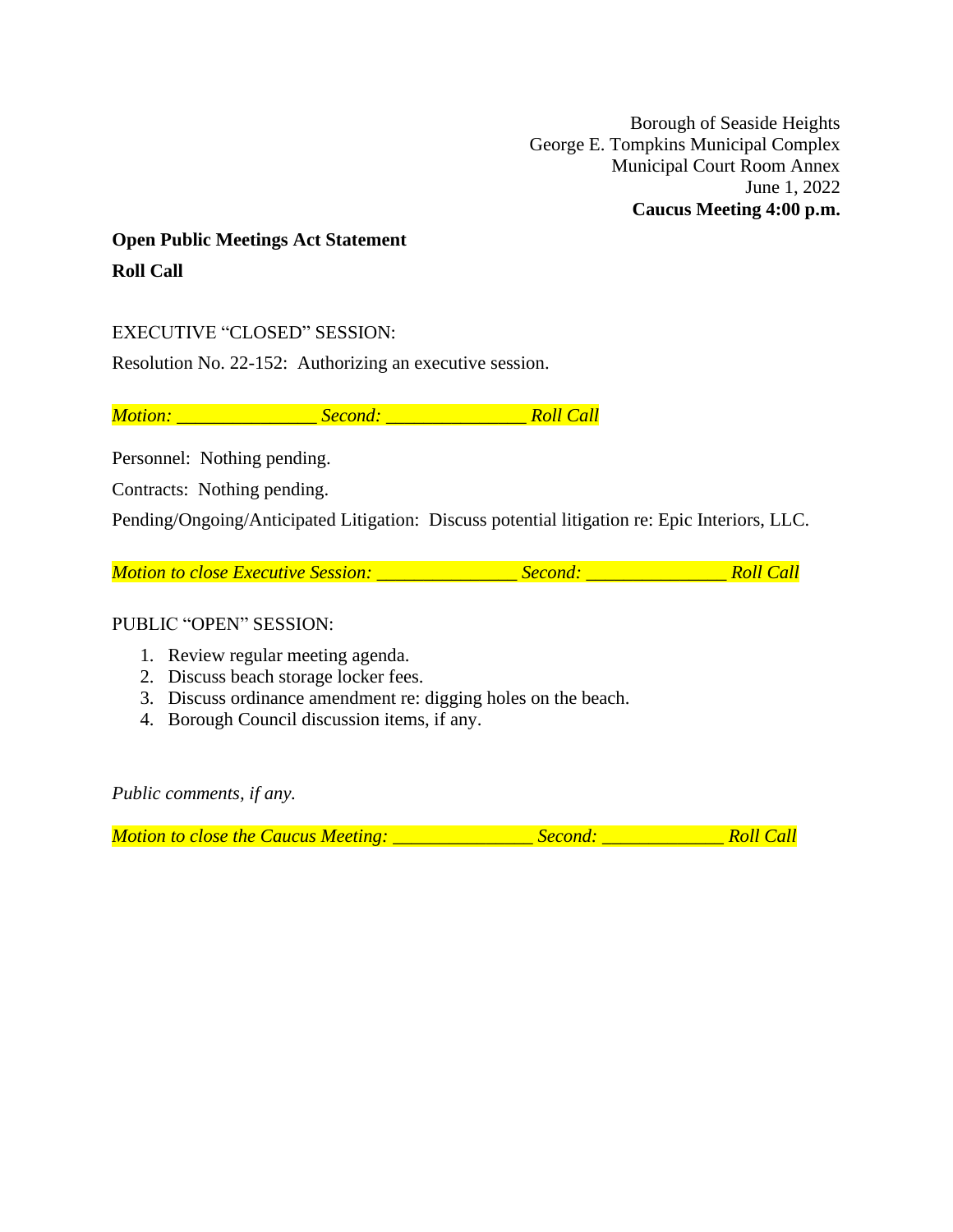Borough of Seaside Heights George E. Tompkins Municipal Complex Municipal Court Room Annex June 1, 2022 **Regular Meeting 5:00 p.m.**

**Open Public Meetings Act Statement Serenity Prayer Pledge of Allegiance**

**Roll Call**

# **Meeting minutes**

Approve meeting minutes re: May 18, 2022. (Councilwoman Agnes Polhemus was absent.)

*Motion: \_\_\_\_\_\_\_\_\_\_\_\_\_\_\_ Second: \_\_\_\_\_\_\_\_\_\_\_\_\_\_\_ Roll Call*

# **Resolutions and ordinances for consideration by consent**

Resolution No. 22-153: Appointing Deputy Borough Clerk.

Resolution No. 22-154: Payment of bills.

Resolution No. 22-155: Amending temporary budget (#6).

Resolution No. 22-156: Approving disposal of fixed assets.

Resolution No. 22-157: Appointing volunteer firefighters.

Resolution No. 22-158: Establishing fees for beach storage lockers.

Resolution No. 22-159: Games of chance license(s).

*Public comments, if any, concerning Consent Agenda*

*Motion\_\_\_\_\_\_\_\_\_\_\_\_\_\_\_\_\_\_\_ Second\_\_\_\_\_\_\_\_\_\_\_\_\_\_ Roll Call*

#### **Resolutions and ordinances for separate vote**

#### **Second Reading and Public Hearing**

Ordinance No. 2022-10: Appropriating \$550,000 for the acquisition of various capital equipment and completion of various capital improvements (General Fund).